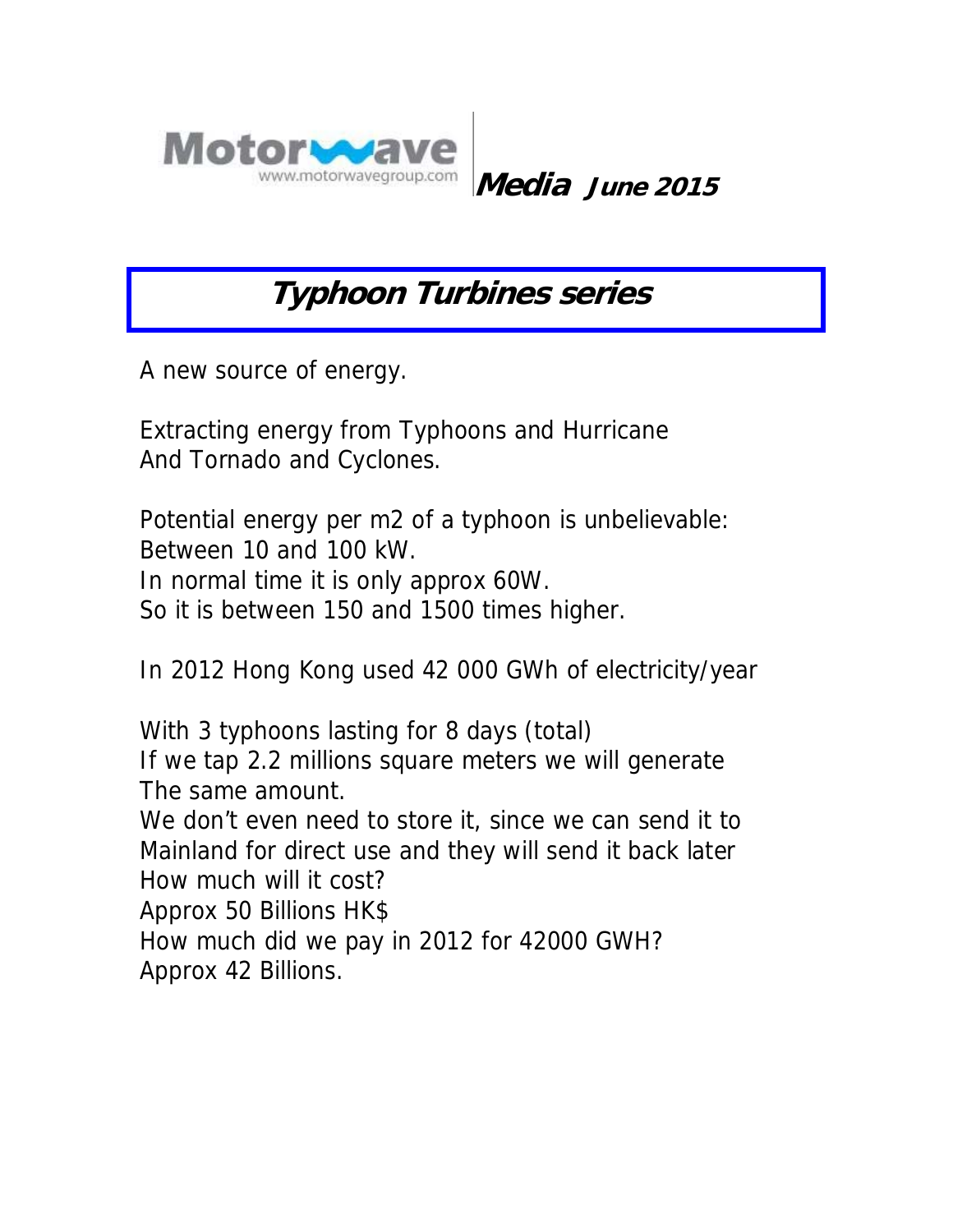**Question**: Why it has not been done before? Answer: because there was no machine available Until now and maybe also nobody tried? All existing system Wind generators cannot take This much load.

Microturbines can but it is just by coincidence that I have decided to verify if it was possible and find out that it is.

I know from the beginning that it could have been possible But I was thinking that it was not for many Technical reasons.

Today all these technical issues have been solved and It can be done anytime anywhere.

**Question**: Can the system stand with so much power involved?

Answer: yes it is a lot of power but any building can withstand a typhoon.

A glass window of 5mm thick can withstand.

Even a tree can withstand a typhoon.

Out of 4KW of energy available we only take 200W which Is only 5%. 95 % of the energy go trough the turbines untouched.

A Building blocks 100% of the energy of a typhoon while we block only 5%.

We must not be too impressed by the energy of a typhoon It is impressing but manageable.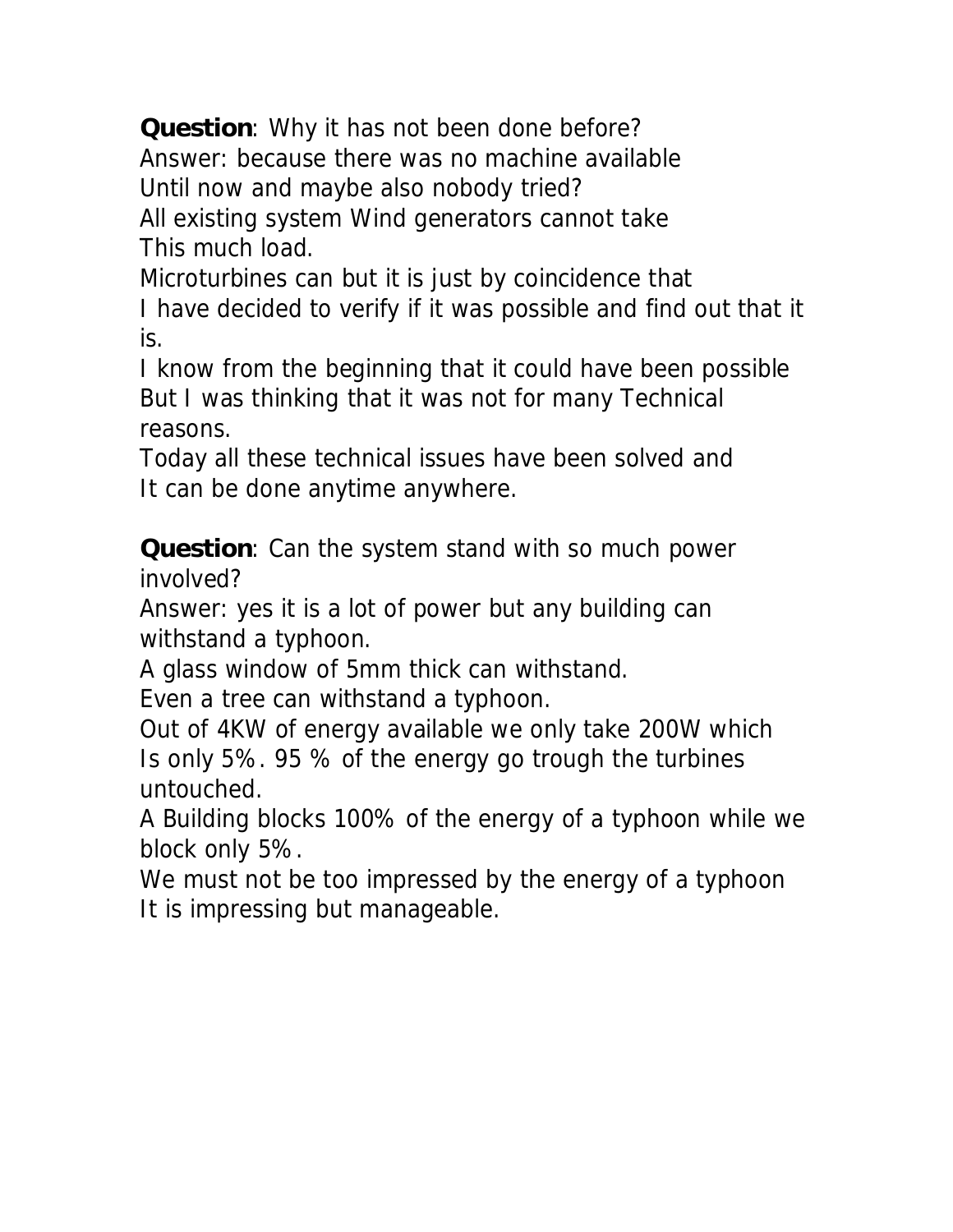**Question**: can it be done in stages? Answer: yes it can. We can build MW by MW over a period of time. It can be done at the rate of 5 billions a year over 10 years For example.

**Question**: Where will it be manufactured? Answer: some parts are manufactured in Mainland but all the structures and assembling is made in Hong Kong.

#### **Question**: Who should be involved?

Answer: definitively the power companies CLP & HKE that have the expertise in dealing with high level of energy and maybe some Big Construction company Such as Gammon Construction or New World Construction.

And of course the Government by allocating land.

**Question**: what if there are no Typhoons?

Answer: Unfortunately and maybe fortunately for us the number of typhoon and

Tropical storm is in the increase and their power too.

Even in winter we have quite a lot of very high wind coming from the North.

Anyway we should not rely on Typhoons to manage daily our electricity needs and our Local Power producers have all the infrastructures.

It will help by creating a mix of Coal/Gas/Nuclear/Renewable energy that will be extremely positive.

We may claim that Hong Kong is 100% powered by clean renewable energy.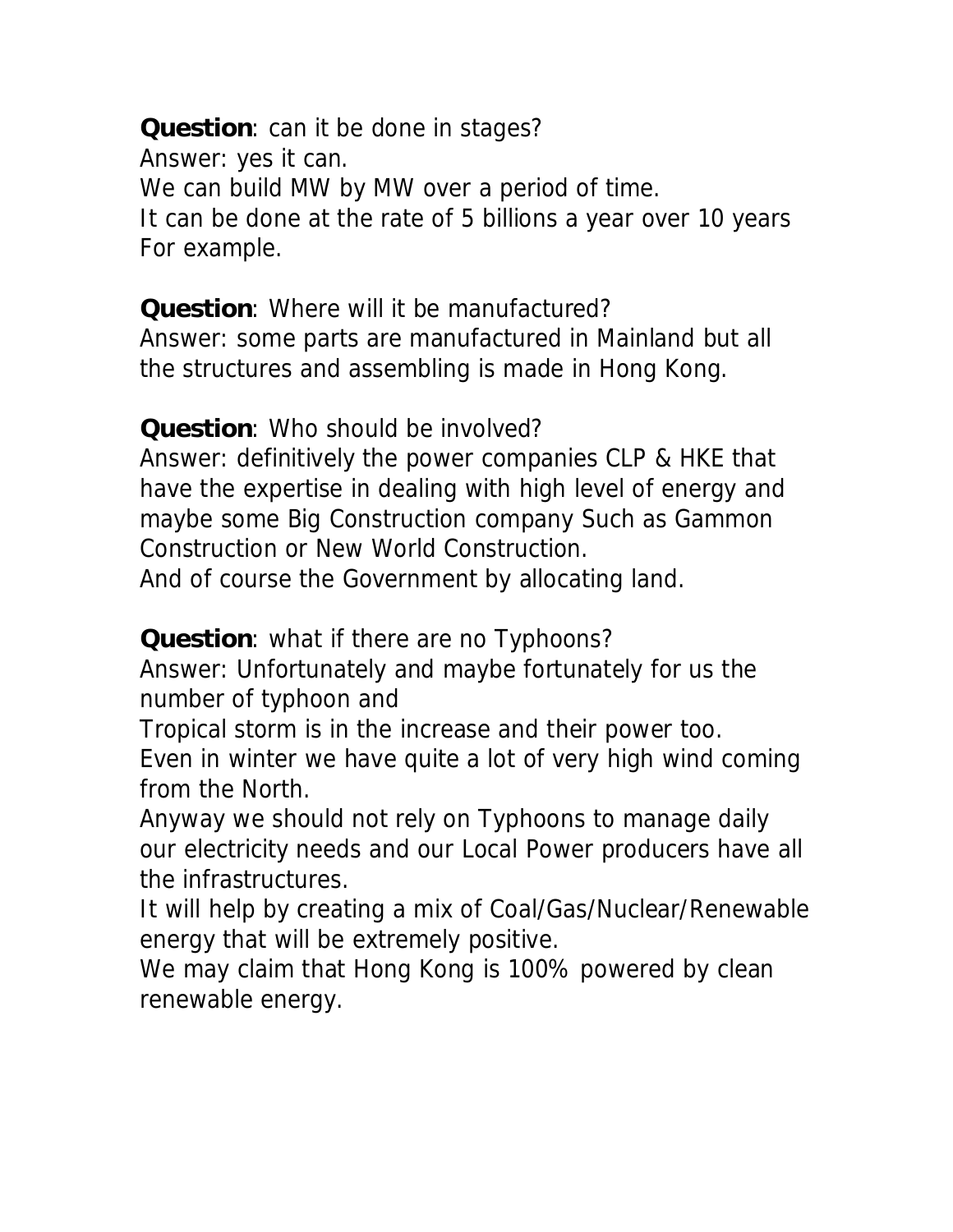In fact South China will take advantage of it as there are Quite a large number of typhoons every year from Vietnam to Shanghai.

Philippines could also be very inspired to have such system. They are hit on regular basis by huge Typhoons.

**Question**: who should pay for it?

Actually it is paid by the consumer as we consume the Electricity generated.

It is a commercial operation with high financial return and high image return and maybe the best pollution problem solution.

There is not much risks involved.

It is wind farm that generates power all the year but can also keep working under typhoon wind speed, so the generated power can be doubled or triple in few weeks. Without it, it may take 10 to 15 years to have a pay back. With it, it may take only 2 to 3 years.

Investors are very sensitive to that aspect.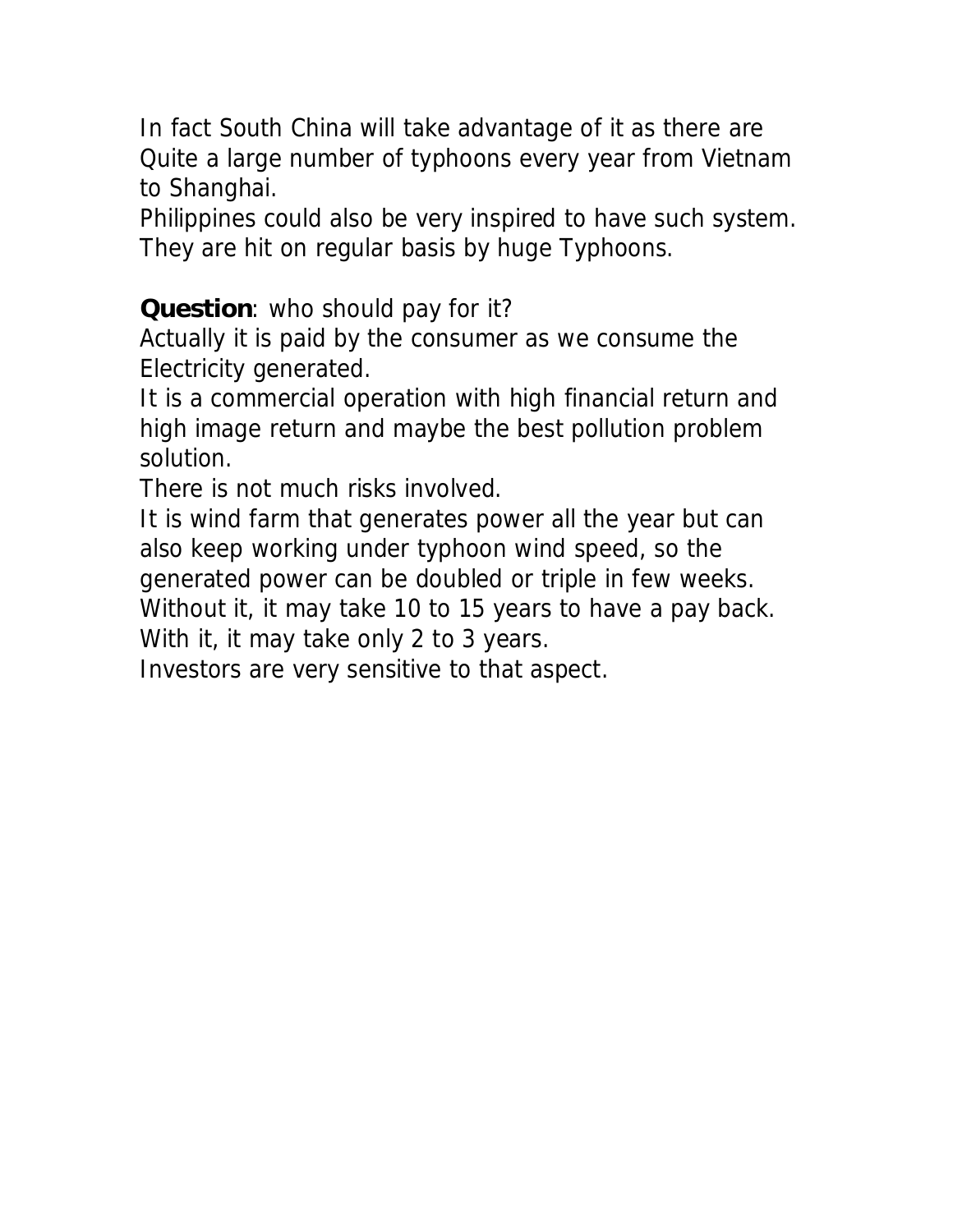**Typhoons /Hurricanes/storms/tempests** have a high energy level with winds speed up to 80ms (288 kmh).Their Number is increasing every year (maybe due to climate changes) Until now we just watch hopeless because the energies involved were so great that no machine could survive.

This energy can be tapped with Motorwind microturbines. Since 2007 Microturbines have been working under typhoon conditions but the way they were set will not allow generating large amount of power. Today after many tests the solution is coming to the market. Any conventional wind generators have a survival wind speed usually around 16 to 20 ms and must be shut down above this level.

Microturbines do not have survival speed due to their low weight and can take very high wind speed.

At 100 kmh –27 ms one single turbine can generate 100 Watts and at 55ms: 190 W.

 A typhoon wind farm working for only 2 to 3 weeks all around the year can generate tremendous amount of power and still work during more peaceful time even though their production will be not high. In a place with normal wind speed at around 5 to 6ms with a conventional wind generator will generate less energy during the whole year than a Motorwind system during 2 to 3 weeks.

One 2MW machine in China with an average wind speed of 6 ms has generated 3.4 GWh in 2010.

If we install 100000 Microturbines rated at 19MW we will generate around 6.8 GWh in 3 weeks. Or with an average wind speed of 27ms we will generate 3.6 GWh .The stronger the storm the more we generate.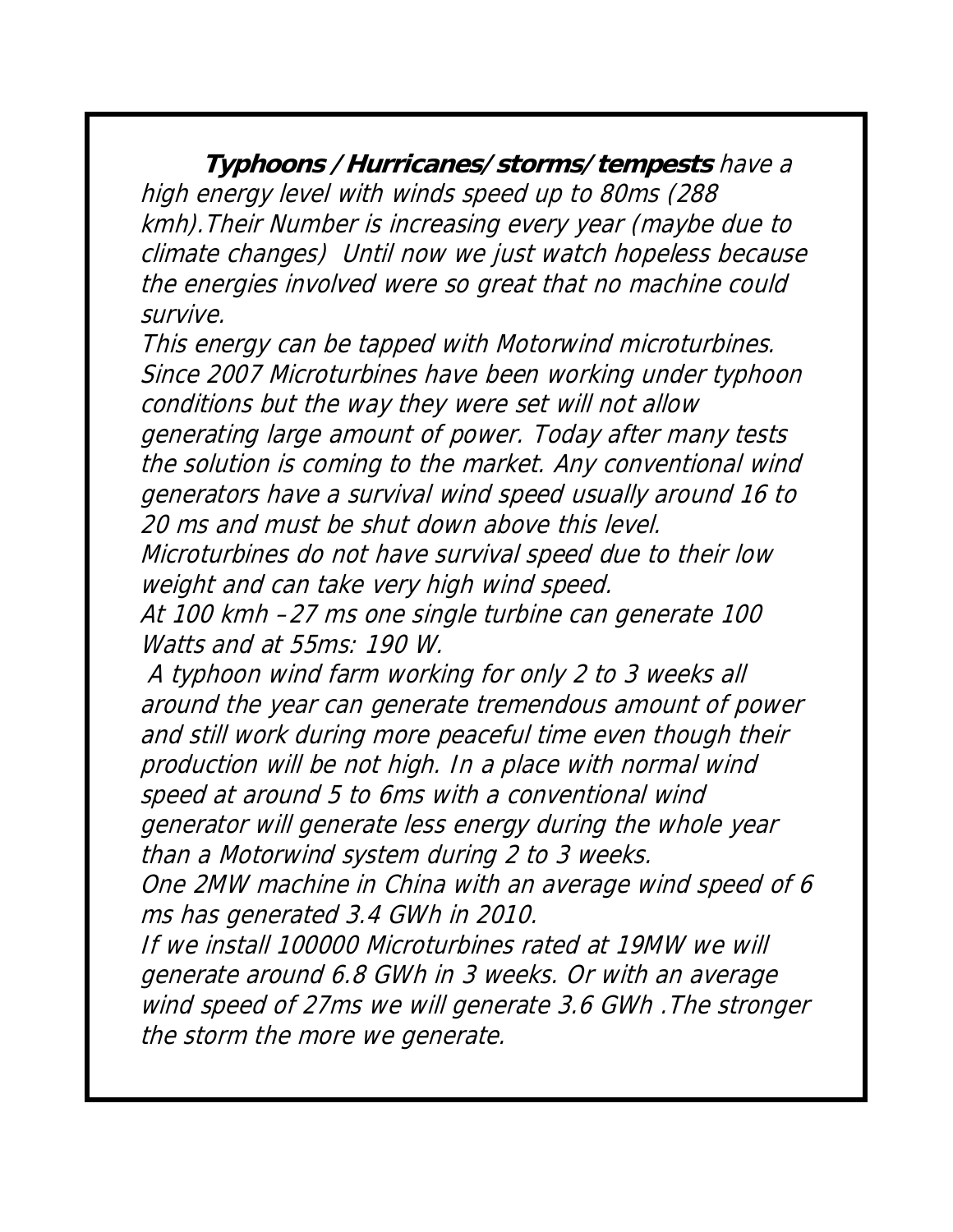#### **Single unit picture**



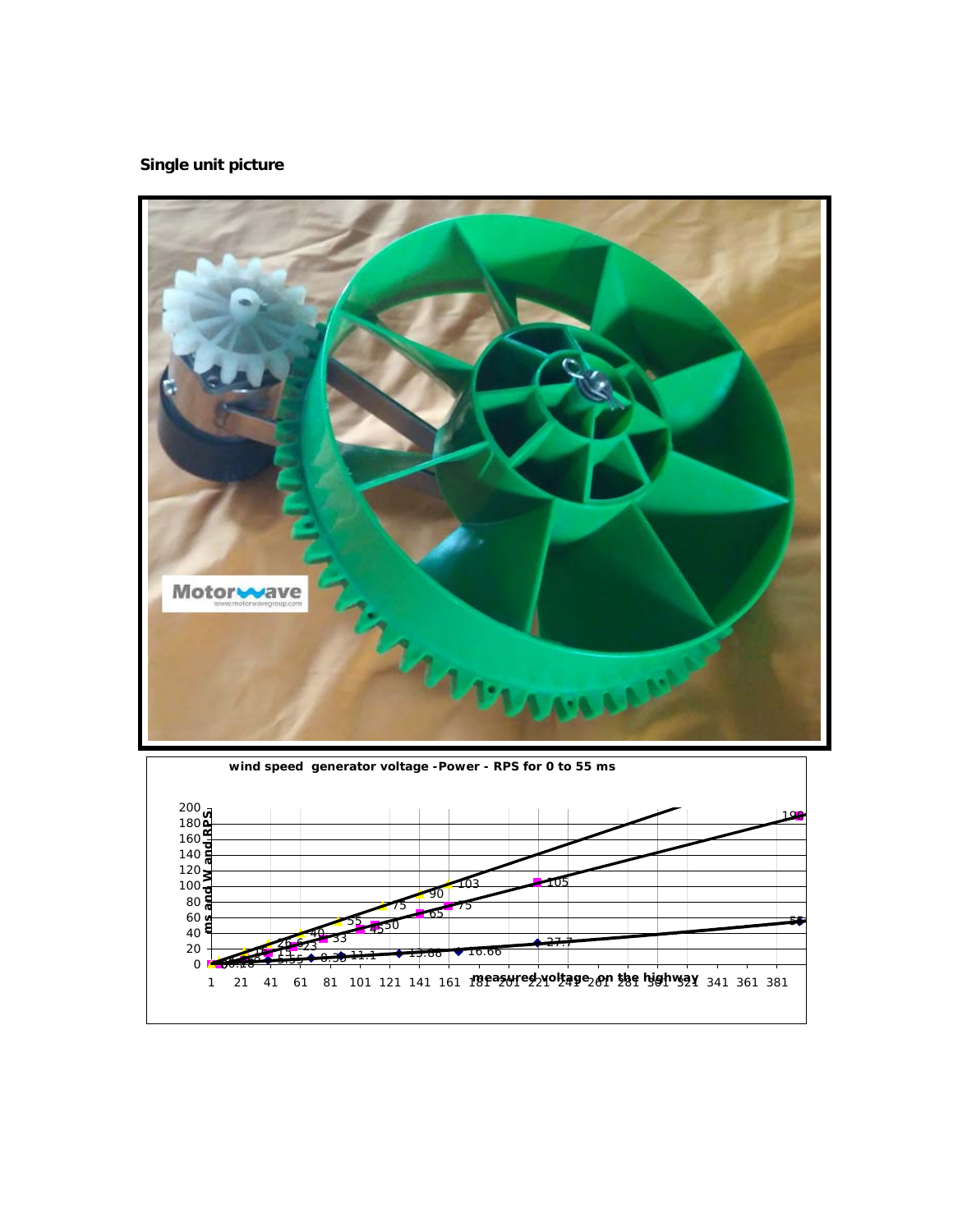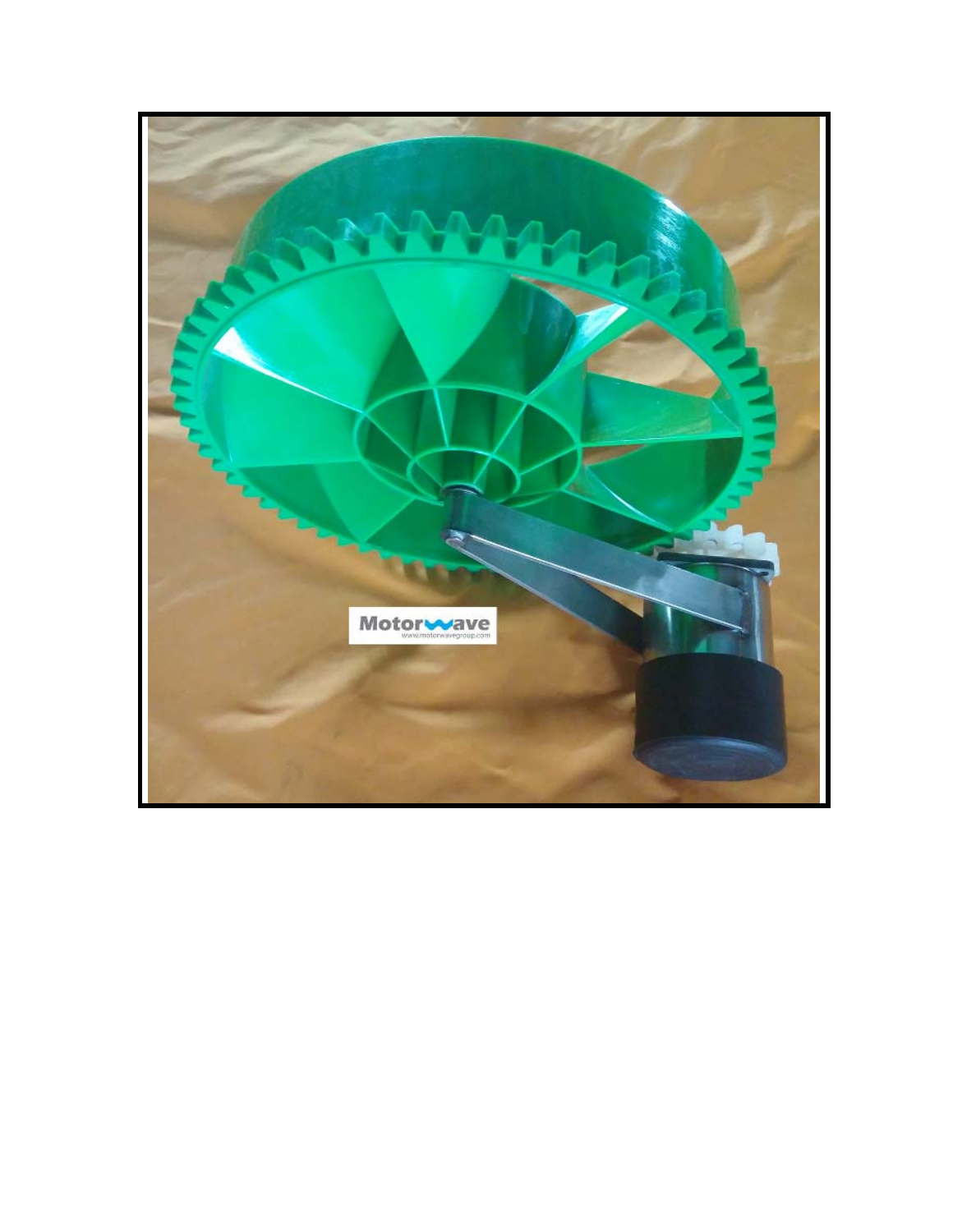### **Specifications for single turbine**

 Power: 200W Voltage: up to 400V DC Max current: 1.4 Amp Rating: 190W at 55 ms Working Range: from 2ms up to 60ms Load: according to wind speed Turbine: 260mm diameter Nylon 66 8 blades, 2 SS bearings Generator: 3 Phases PM rectified DC

Casing and frame: Stainless Steel 304

Weight: 2 Kg. Size: 350 x 260 x 200 mm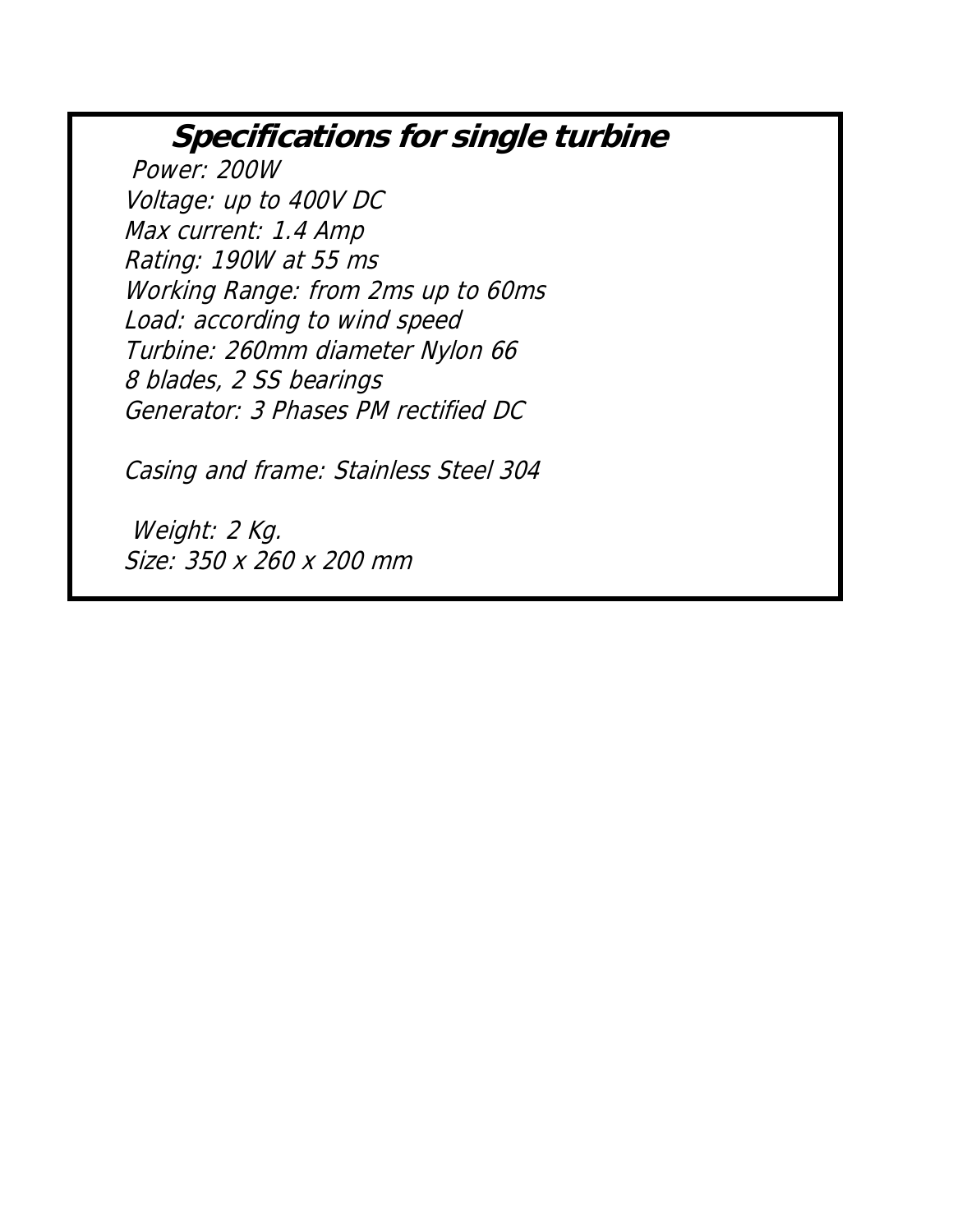Designer have been scratching their head very hard to design 2 or 3 or 4 or even 5 MW machines with Motorwind Microturbines we can design 10 ,50,100,200,500 MW systems. The only condition? It can only be installed in typhoons /hurricane areas such as South China Sea /Japan/Philippines /Indonesia/Vietnam/North Europe/South USA/ South Australia/South America. The ideal location is where the average wind speed is 10 to 12ms during Normal days so it can still generate power during Normal weather.

At 12/13ms a single turbine can still generate around 20W. A 19KW (100 turbines) installation will generate approx 14 MWH  $+ 6.8$ MWh during typhoons = 20.8 MWh/year In a non-subsidized country it is 2 years pay back. In a subsidized country it is 6 to 8 month pay back. OF course our low wind speed installation are still of actuality for places that have very low wind speed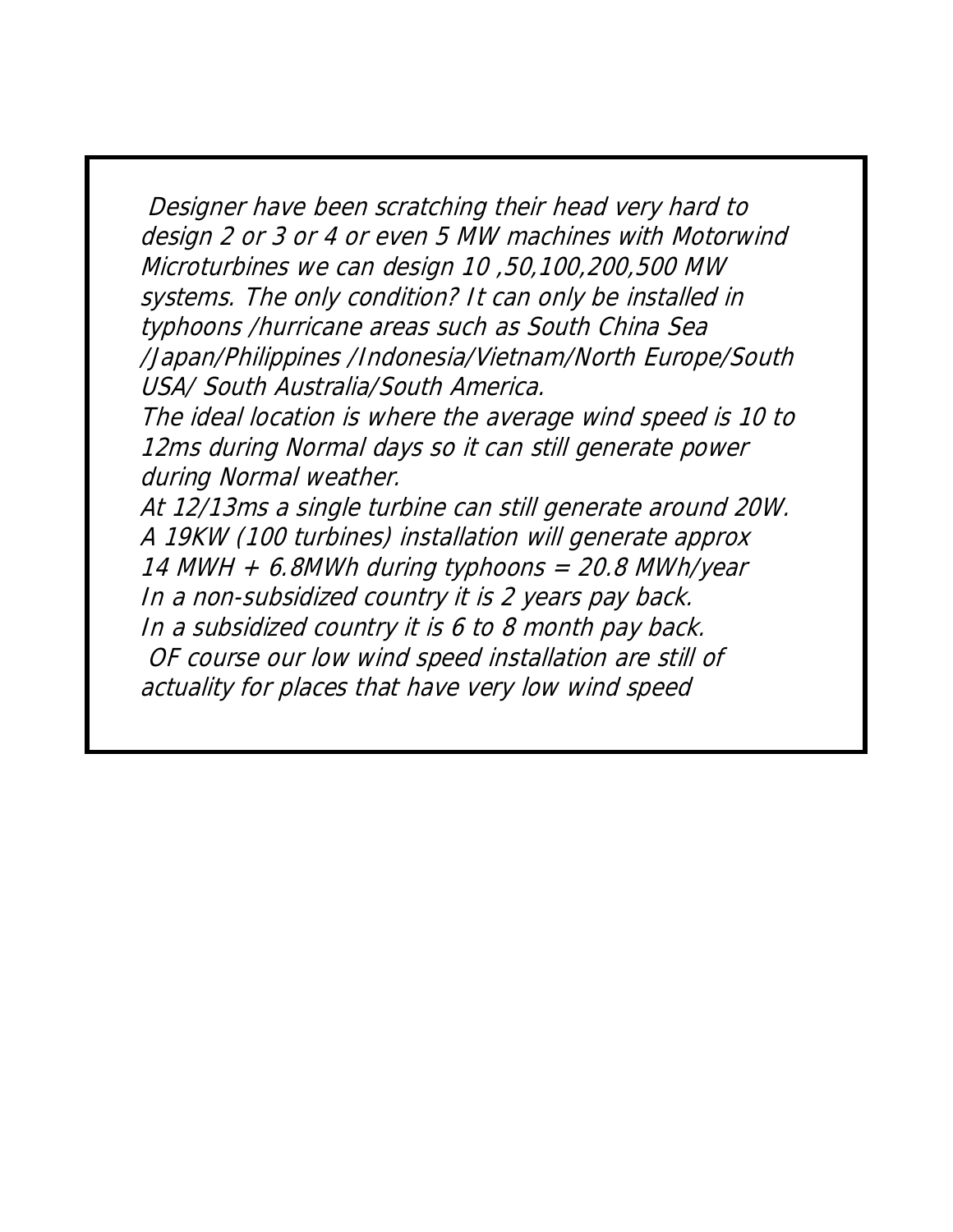### **Challenges**

**Structures design: we have experience for the last 8 years in structures design to withstand typhoons forces.** 

**Grid availability: we have been mostly an OFF grid company and we do not have a large experience in downloading such high energy in such short time to the grid so it must be done in connection with the power companies.** 

#### **Safety issues:**

**There is not much issues on the safety aspect as we have demonstrated for 8 years.** 

#### **Why every city should have at least one installation?**

Because during storms is where we are vulnerable. Power cables are down most of the time and centralized power grid does not give too much flexibility.

Usually Power stations are miles away from the city and the power company needs to wait for the storm to stop.

With Typhoon turbines during the entire storm there is power available that can be dispatched by the mayor office or utility department.

Cities can interconnect with each other to create a parallel grid. If the grid is not affected then the power is downloaded to the grid so they burn less fossil fuel or use the power to recharge electric cars.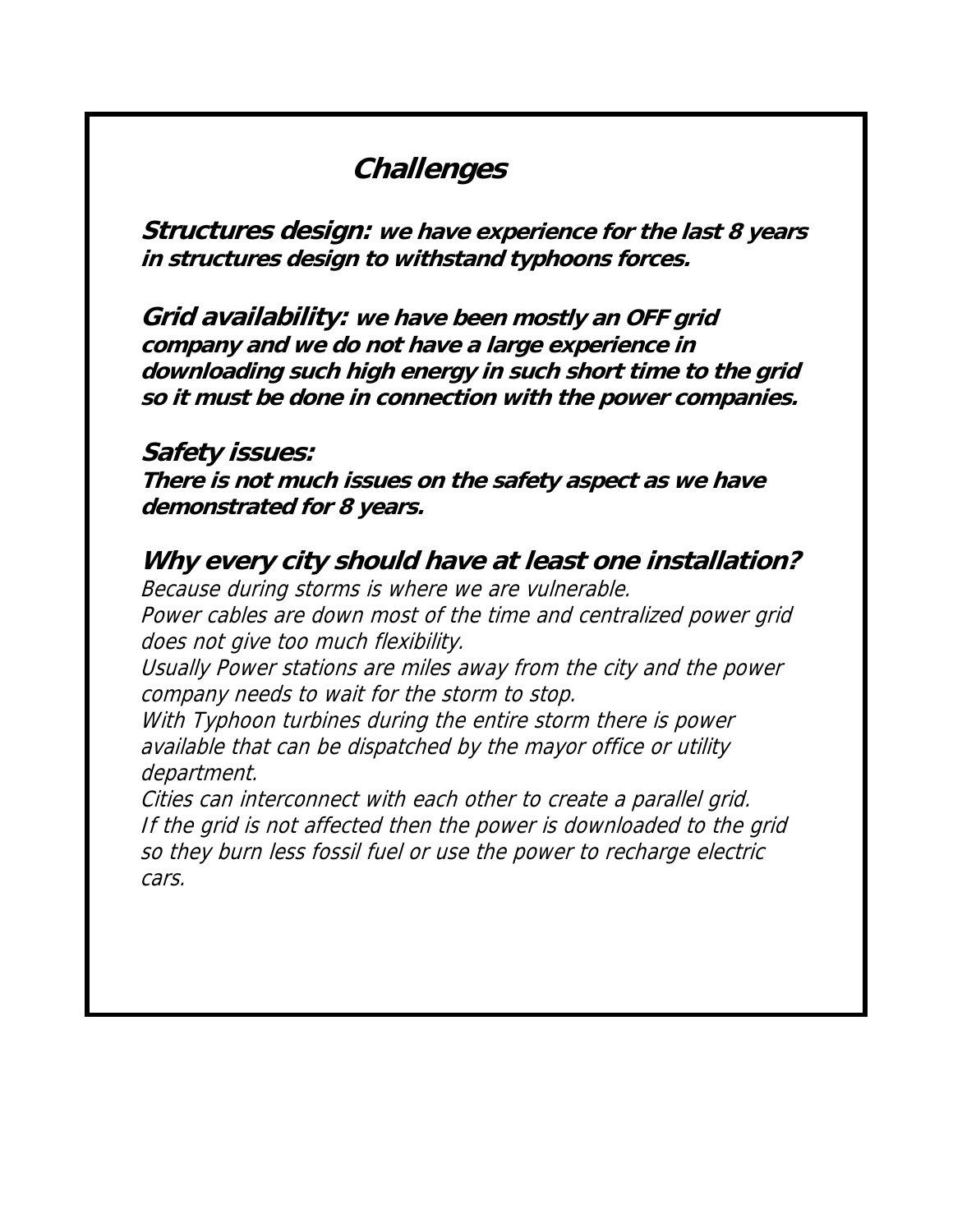## **Microturbines Technology is modular**

**The installation can be custom made according to any places. It can be as small as 10 turbines up to millions turbines.** 

**Rating: there is no convention in rating at this kind of wind speed so we take 55ms 1 single turbine is rated at 190W for 55ms A typhoon wind farm of 1000 turbine is rated at: 190 kW A typhoon wind farm of 1 million turbines is rated at : 190 MW Capacity production (at full capacity) 19 KW : 6.8 MWh/year(15 days) 190KW : 68.4MWh/year 1.9 MW : 684 MWh/year 19MW : 6.8 GWh/year 190MW : 68.4 GWh/year** 

**While the cost of Turbines + generators is fixed the installation cost depends on different factors Such as structural frames -inverters-batteries-installation-connections. Depending on local regulations each case has to be evaluated. We have estimated that the pay back time could be less than 6/7 years**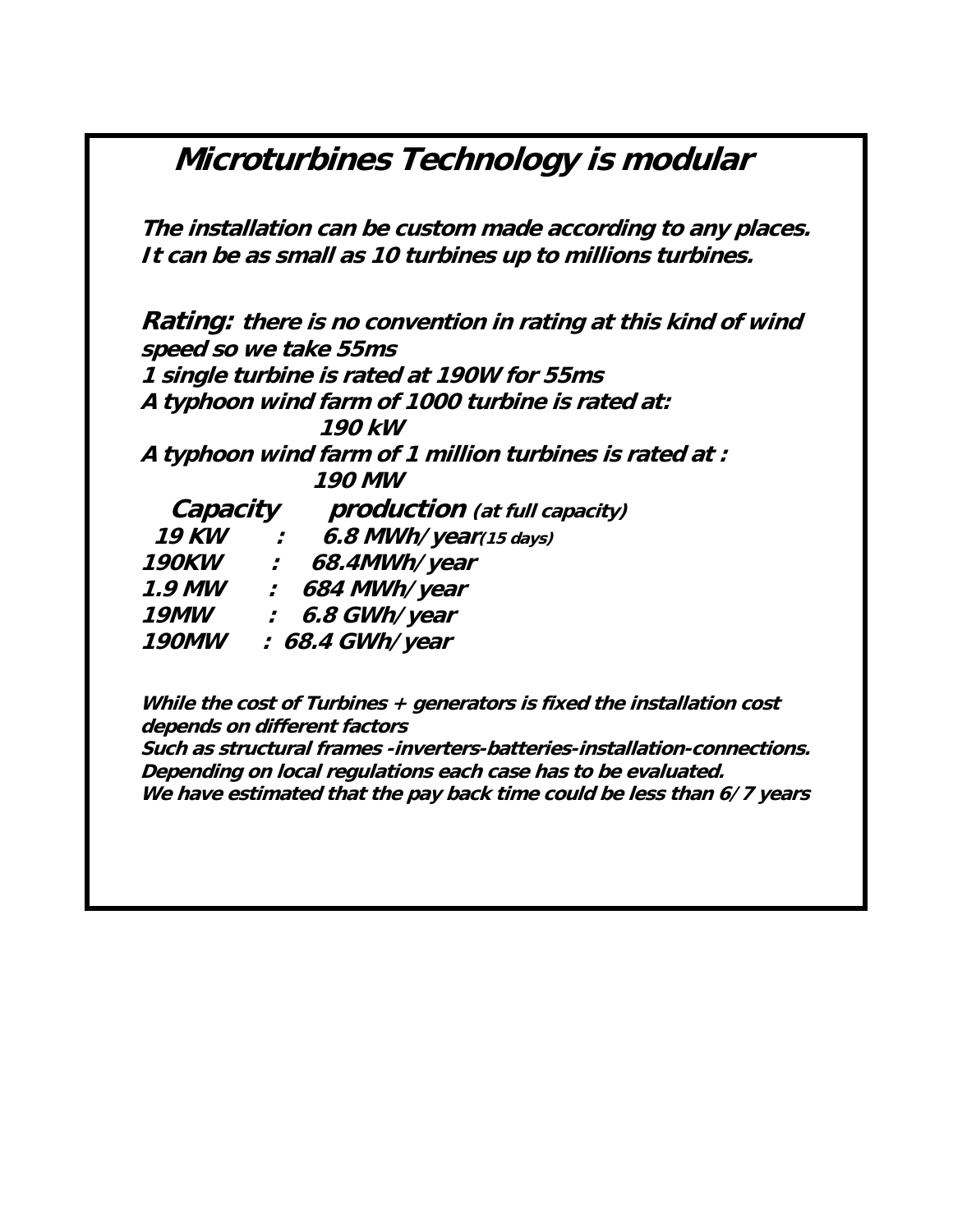# **Incidence of rain during high wind speed**

Any turbine performance depends on the fluid density.  $P (w) = V_2 A$  (turb area m2)  $V^{\wedge}3$ (wind speed) E (efficiency) D (density)

Dry air has less potential energy than wet air and wet air has less than rain.

Density of air is around 1 to 1.2 kg.m3

Rain is around 100 to 500 kg/m3

During typhoon there is period of humid wind and periods

Of rain with heavy wind.

Rain moving at 20ms has more potential energy than dry air moving at 40ms.

We know that Microturbines will work with heavy rain and under high wind speed, but we don't have any data so we can only say that the performances of the Typhoon wind farm will be better than those measured and calculated.